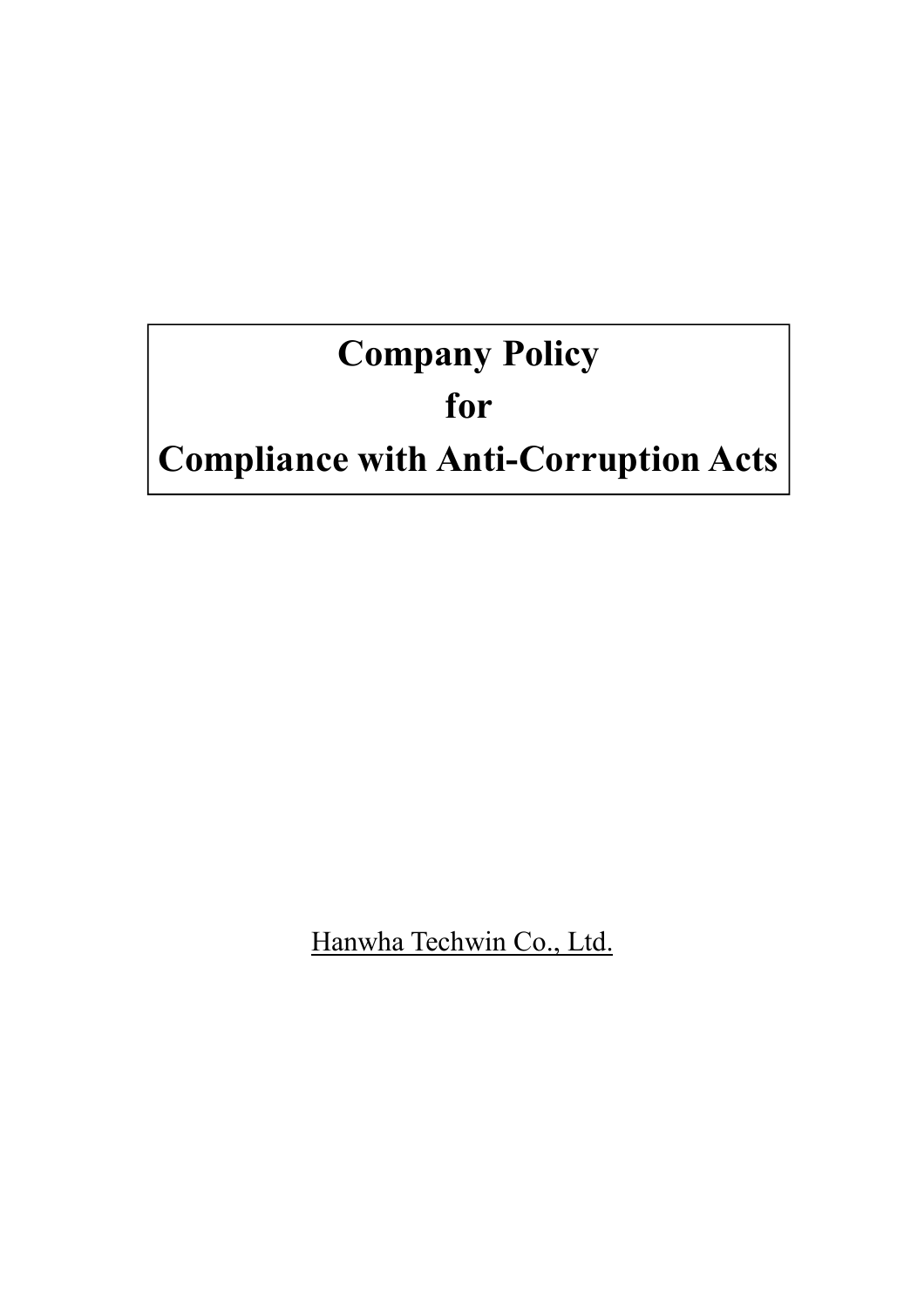## **Table of Contents**

## **Chapter 1 General Rules**

- Article 1 Purpose
- Article 2 Applicability
- Article 3 Definitions

## **Chapter 2 Compliance with Anti-Corruption Acts**

- Article 4 Compliance with Domestic Acts
- Article 5 Compliance with Foreign Acts

## **Chapter 3 Prohibitions**

- Article 6 Fundamental Prohibitions
- Article 7 Exceptions
- Article 8 Hospitality
- Article 9 Travel Expenditures
- Article 10 Facilitating Payments
- Article 11 Donations
- Article 11-2 Hiring of retired public officials
- Article 11-3 Prohibition on receipt of any items of monetary value, etc.
- Article 11-4 Prohibition on violation of any rules and regulations

## **Chapter 4 Third Party Compliance**

- Article 12 Third Party Compliance
- Article 13 Pre-Verification
- Article 14 Written Agreements
- Article 15 Signals of Danger / Red Flags

## **Chapter 5 Transparent Recordkeeping and Accounting Management**

- Article 16 Accurate and Fair Bookkeeping and Records
- Article 16-2 Management of official documents

## **Chapter 6 Compliance Committee's Authority and Responsibilities**

- Article 17 Compliance Committee's Authority and Responsibilities
- Article 18 Department Manager's Responsibilities

## **Chapter 7 Training and Inspection**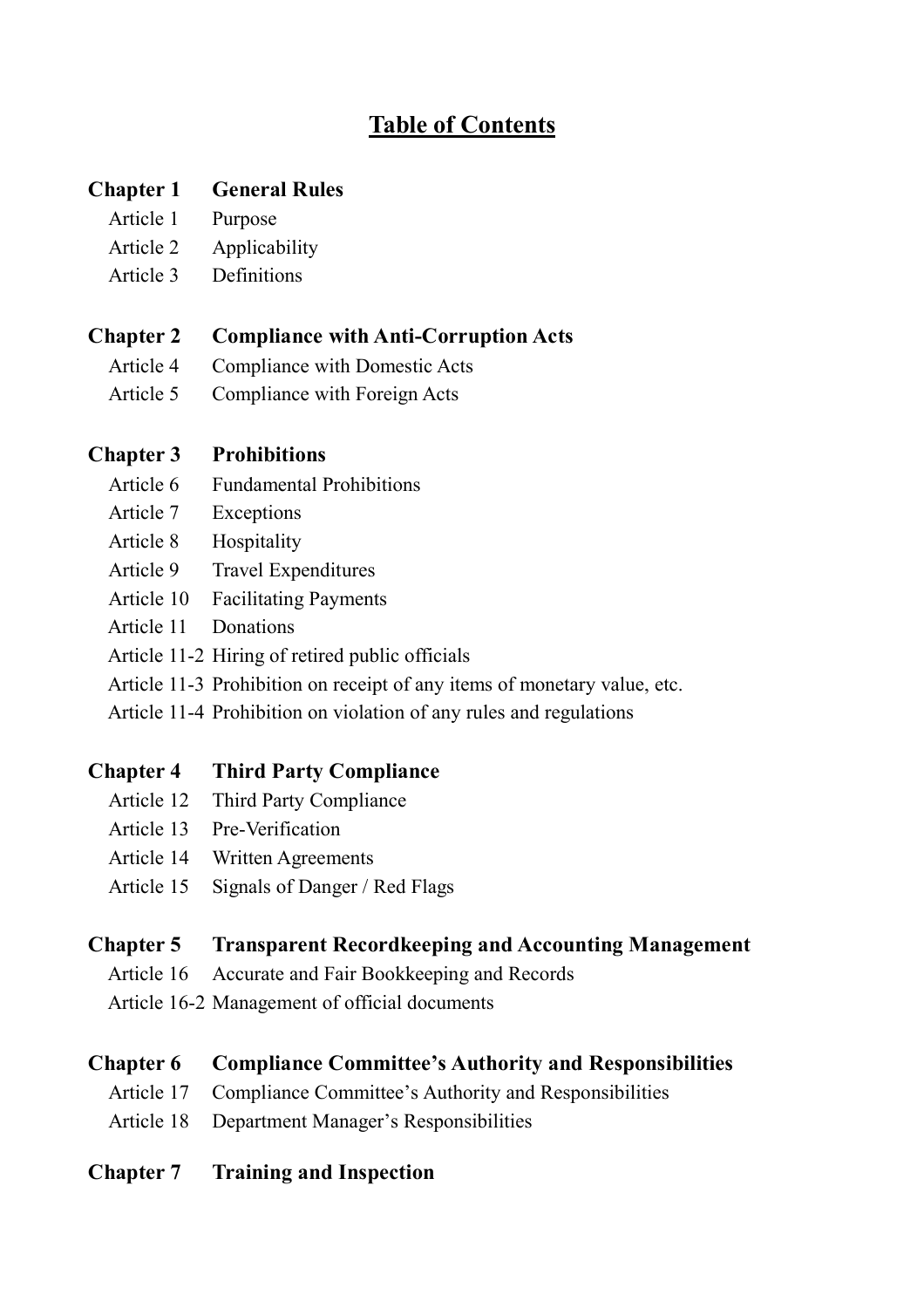- Article 19 Anti-Corruption Trainings
- Article 20 Internal Inspections and Monitoring
- Article 21 Inquiries

## **Chapter 8 Reporting and Disciplinary Measures on Prohibited Activities**

Article 22 Reporting and Disciplinary Measures on Prohibited Activities

## **Chapter 9 Protection for Whistleblowers and Punishment Guidelines for Violators**

- Article 23 Internal Whistleblower Protection and Rewarding
- Article 23-2 Rewarding ethical conducts
- Article 24 Guidelines for Punishing Violators

## **Chapter 10 Miscellaneous Provisions**

Article 25 Amendment

## **< Supplementary Provisions >**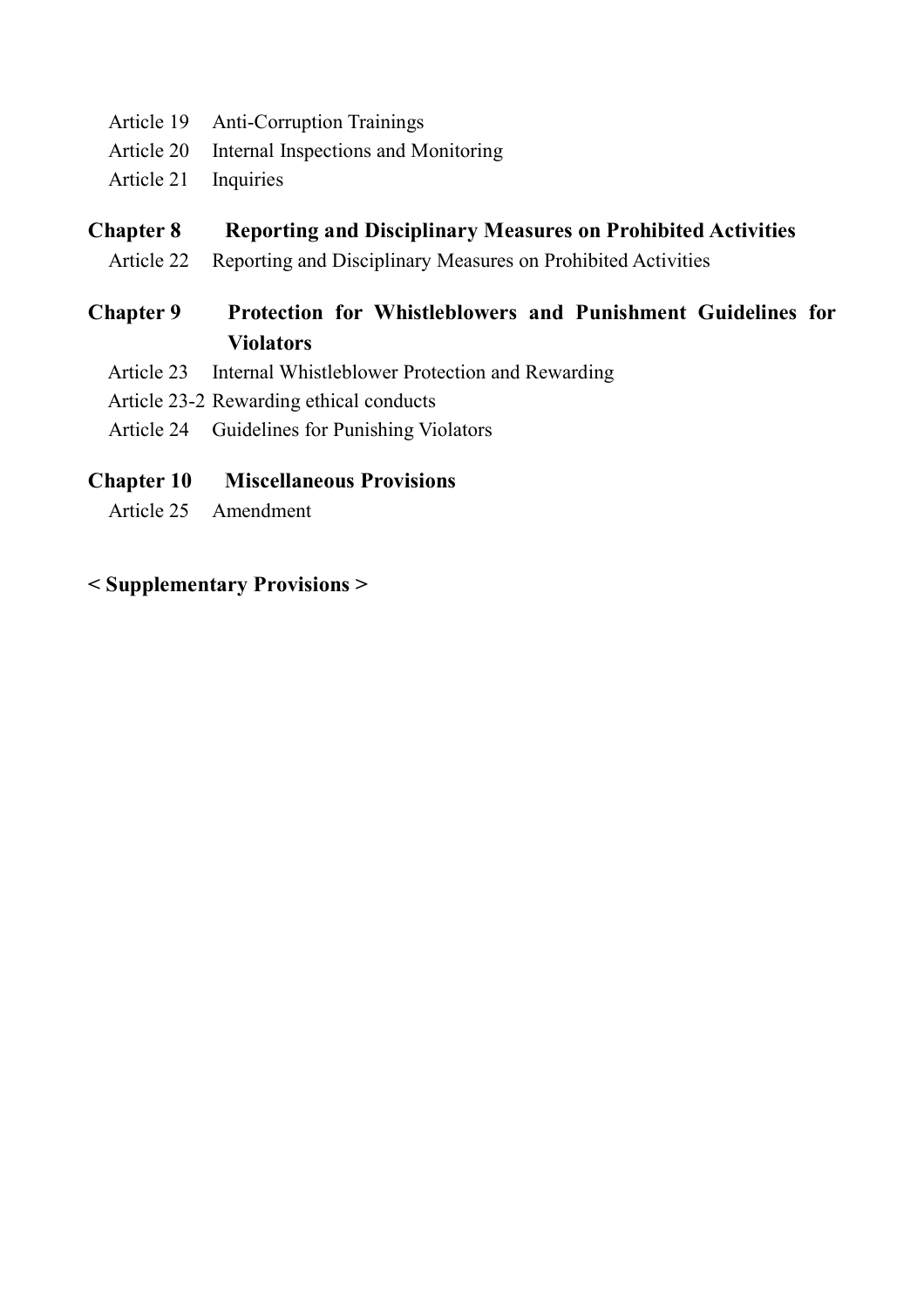## **Chapter 1 General Rules**

## **Article 1 (Purpose)**

- ① Hanwha Techwin Co., Ltd. (hereinafter referred to as the "Company") values the lawful management of the Company and is committed to comply with the highest level of legal and ethical standards wherever it conducts business around the world.
- ② To provide standards for correct decision-making process and proper ethical judgment that would hold all of its management and employees accountable to comply with domestic and foreign anti-corruption acts, as well as all relevant laws and regulations, the Company enacts the following rules for its anti-corruption prevention commitment (hereinafter referred to as the "Policy").

## **Article 2 (Applicability)**

- ① This Policy shall be applicable to all of the management and employees of the Company's domestic and overseas subsidiaries, branches and corporations (hereinafter referred to as "Management and Employees").
- ② In addition to the Company's Management and Employees, this Policy shall also apply to the relationships between the Company's business counterparts, agents, consultants, representatives, joint venture companies, partnership companies, as well as their business partners.
- ③ Additional guidelines may be established for compliance with this Policy depending on the local conditions and laws of each country where the Company's Management, Employees and applicable entities conduct business.

## **Article 3 (Definitions)**

- ① The terms used in this Policy are defined as follows:
	- 1. "**Agent**" shall mean agents, consultants, or professional advisors (e.g., law, labor, accounting or tax-related experts) who have been hired to promote, explain or demonstrate products or services, explain or assist the performance or execution of agreements and other government-related works;
	- 2. "**Bribery**" shall mean valuables, properties and other tangible or non-tangible rewards provided illegally or improperly in order to induce, gain or maintain business advantages from a Government Officer(s), Client(s), Third Party, and etc.;
	- 3. "**Client**" shall mean individual officers and/or employees of a company who receives products or services from the Company, and shall not mean the corporation itself;
	- 4. "**Entertainment**" shall mean bearing the costs of meals, drinks, sports and other leisure activities or providing other non-tangible rewards/profits;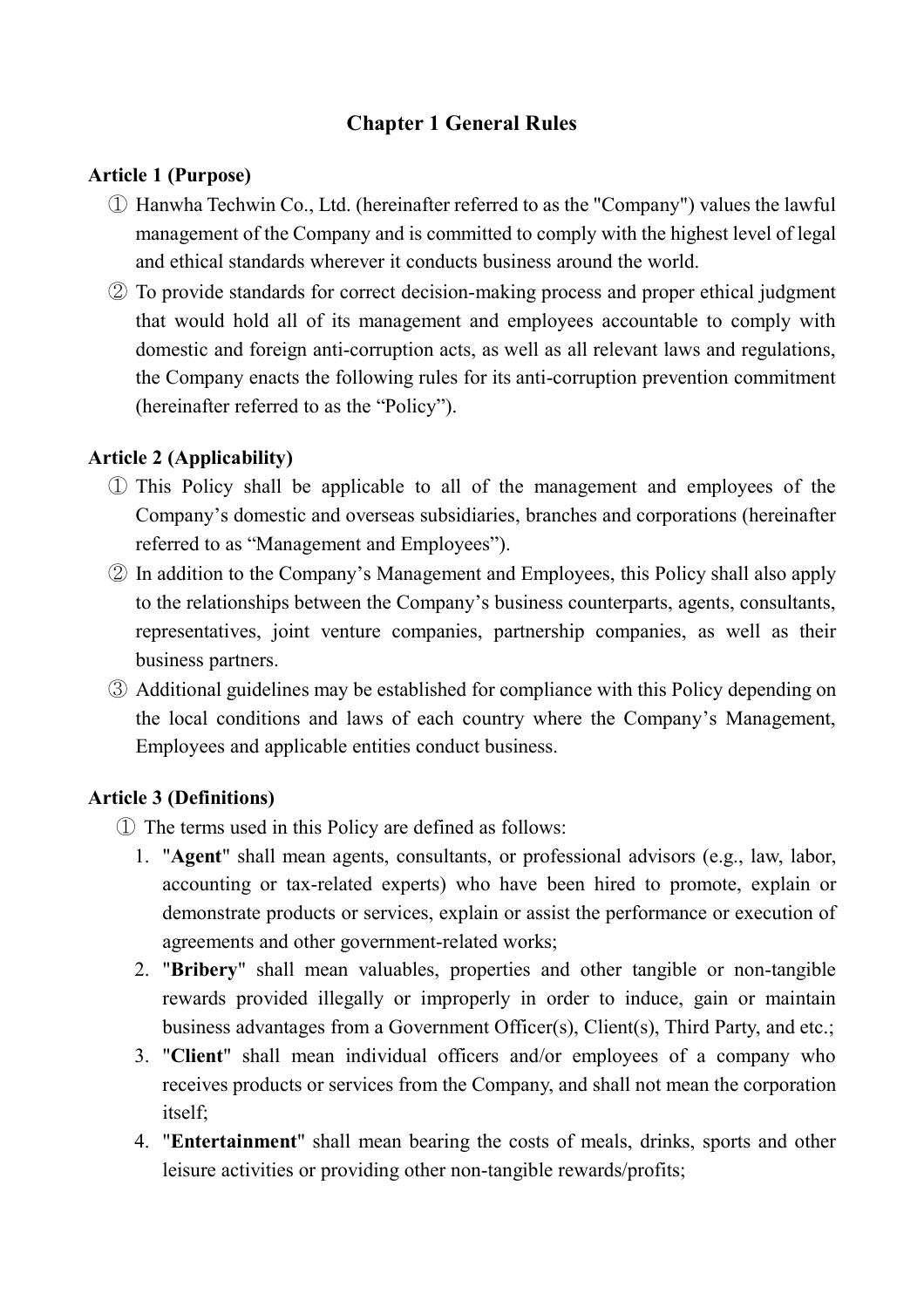- 5. "**Facilitation Payment**" shall mean money paid to a foreign Government Officer in order to promote a speedy processing of general governmental works (e.g. obtaining licenses or approvals, quick processing of official documents such as visas or dealing with unfair delays at customs);
- 6. "**Gift**" shall mean anything generally acceptable under the social rules of society, which is provided without any expectation of unlawful or unfair rewards/advantages derived from it;
- 7. "**Government Officer**" shall mean the management, employees or official agents working for a governmental entity of an area, city, province, state or federation in the world and/or Korea (or government departments, government agencies, government organizations and so on), management and employees of a company run or owned by the government (e.g., a national enterprise or government funded company), employees of a public international organization (e.g., the UN, the World Bank), an employee of a political party or a candidate for a government position;
- 8. "**Hospitality**" shall mean any valuables and/or property gains provided in the event of anniversaries and condolences;
- 9. "**Third Party**" shall collectively refer to business counterparts, a partner company (e.g., consortiums), or a joint venture that engage in business with the Company, as well as an Agent; and
- 10. "**Valuables**" shall generally refer to any and all forms of economic value, including, but not limited to, money, valuable items, gifts, meals and entertainment, reimbursement for travel expenditures, donations (political and charitable), memberships and/or gift cards.
- ② Any term not defined in this Policy shall follow the meaning ascribed to them in other anti-corruption related rules and policies of each country.

## **Chapter 2 Compliance with Anti-Corruption Regulations**

#### **Article 4 (Compliance with Domestic Regulations)**

The Management and Employees of the Company shall be in full compliance with the anticorruption acts of Korea including the Korean「Criminal Act」,「Act on the Aggravated Punishment, etc. of Specific Crimes」,「Act on the Aggravated Punishment, etc. of Specific Economic Crimes」, Act on Combating Bribery of Foreign Public Officials in International Business Transaction」, together with the related policy for combating bribery and any other anti-corruption related rules of Korea.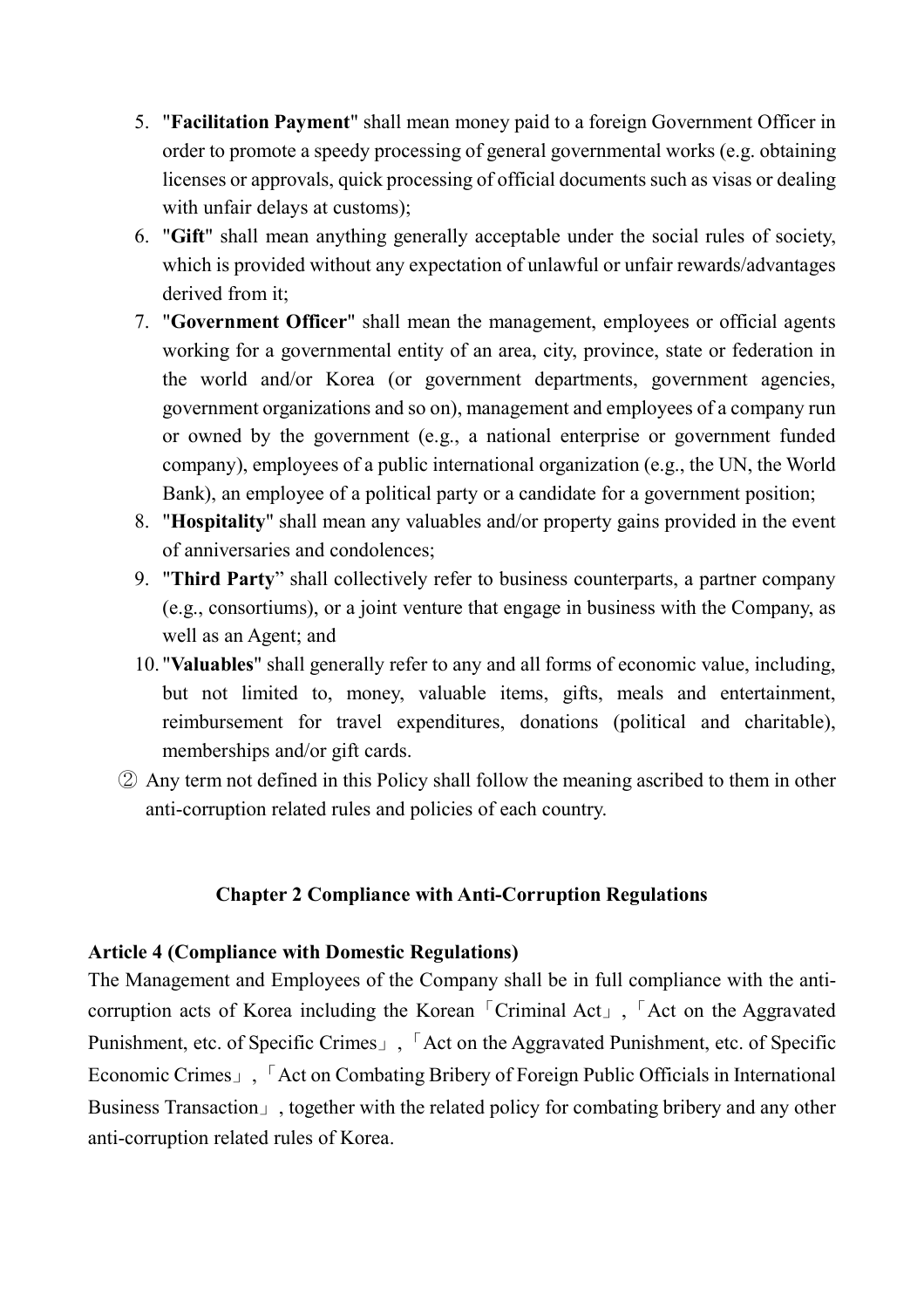#### **Article 5 (Compliance with Foreign Regulations)**

The Management and Employees of the Company, when engaging in business abroad, shall strictly comply with all local anti-corruption related laws (including domestic anti-corruption regulations set forth in Article 4 above, hereinafter collectively referred to as the "Anti-Corruption Acts"), including the Foreign Corrupt Practices Act of the U.S.A. (hereinafter referred to as "FCPA"), the UK Bribery Act 2010 and the OECD Anti-Bribery Convention, regardless of region or country in which they conduct business.

## **Chapter 3 Prohibitions**

#### **Article 6 (Fundamental Prohibitions)**

The Management and Employees of the Company shall not directly or indirectly provide, suggest, promise and/or approve of money, Valuables or other Bribery to a Government Officer, Client or other third party (hereinafter collectively referred to as "Government Officials") in order to exert influence, induce, acquire or maintain improper business rewards/advantages.

#### **Article 7 (Exceptions)**

- ① While providing improper money, Valuables or other tangible and/or intangible rewards/profits in order to induce or in exchange for business advantages and preferential treatment is strictly prohibited, providing specific work-related conveniences to Government Officials for bona fide reasons may be permitted as an exception.
- ② If and when the Management and Employees provide Government Officials with business conveniences such as gifts, meals and entertainment, services, and etc. to sign contracts or to promote cordial business relationships, the following principles and procedures shall be observed:
	- 1. Business conveniences can only be provided within the boundaries of the highest standards set forth by the laws or the code of conduct in each country;
	- 2. Business conveniences can only be provided in accordance with the local culture and customs;
	- 3. Business conveniences must be reasonable and proper;
	- 4. Business conveniences shall not be provided repeatedly or frequently to a specific Government Official; and
	- 5. The expenditures for business conveniences shall be supported by receipts, bills, statements or other appropriate means and shall be accurately recorded in the Company's accounting books.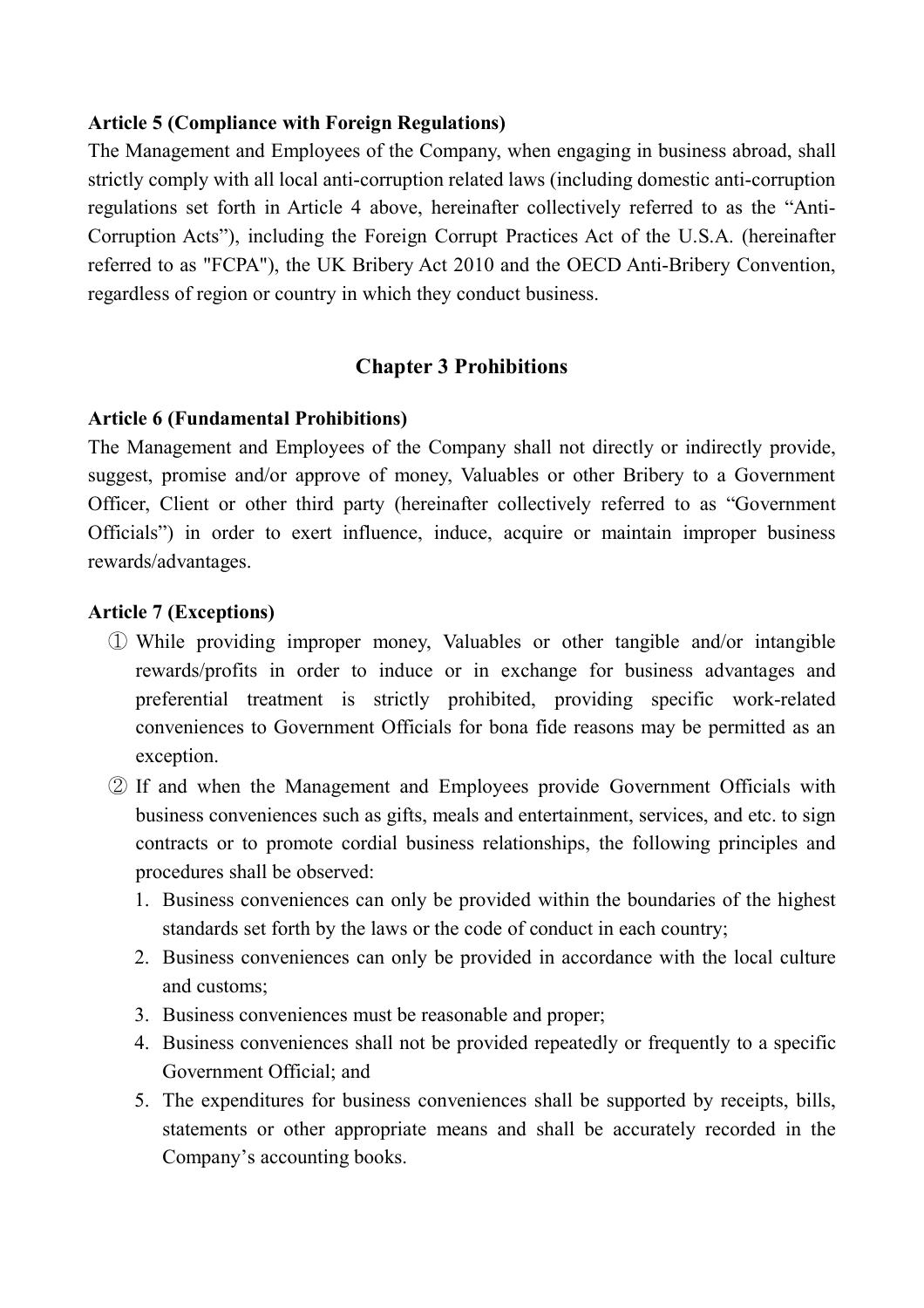## **Article 8 (Hospitality)**

- ① In the event of an anniversary or condolence for a Government Official, giving an insignificant amount of money may be permitted as a way to congratulate or to express condolences under the principles in Article 7.
- ② The maximum cap for these types of Hospitality shall be determined by the laws and code of conduct in each country.
- ③ The expenditures for these types of Hospitality shall be proven whenever possible and shall be properly classified and accounted for in the Company's accounting books, records and accounting documents.

## **Article 9 (Travel Expenditures)**

- ① The Management and Employees of the Company may cover Government Official(s)' work-related travel expenditures and such payment(s) shall be made directly to the charging entity (e.g., to the hotel or the travel agency).
- ② In case the Management and Employees cover Government Official(s)' travel expenditures, as mentioned above, the following shall be observed:
	- 1. The process/method of covering such travel expenditures shall be in compliance with the Anti-Corruption Acts and code of conduct in each country;
	- 2. The travel expenditures shall have a direct relevance to the signing and/or performance of a contract and that such travel expenditures must be reasonable and proper, reflecting the actual amounts expended;
	- 3. Before covering/reimbursing the travel expenditures, the Management and Employees shall receive a prior approval from the appropriate personnel of the Company;
	- 4. The travel expenditures for personal trips of Government Officials shall not be paid for or reimbursed under any circumstance;
	- 5. The travel expenditures for the spouse or a family member of Government Officials shall not be paid for or reimbursed under any circumstance; and
	- 6. All travel-related expenditures shall be supported by receipts, bills, statements or other evidentiary documents and shall be accurately recorded in the Company's accounting books.

## **Article 10 (Facilitating Payment)**

A Facilitating Payment is a payment made to expedite a routine governmental action that is of non-discretionary acts. The Company prohibits the Management and Employees to make such payment, as it is considered to be bribery in most countries.

## **Article 11 (Donations)**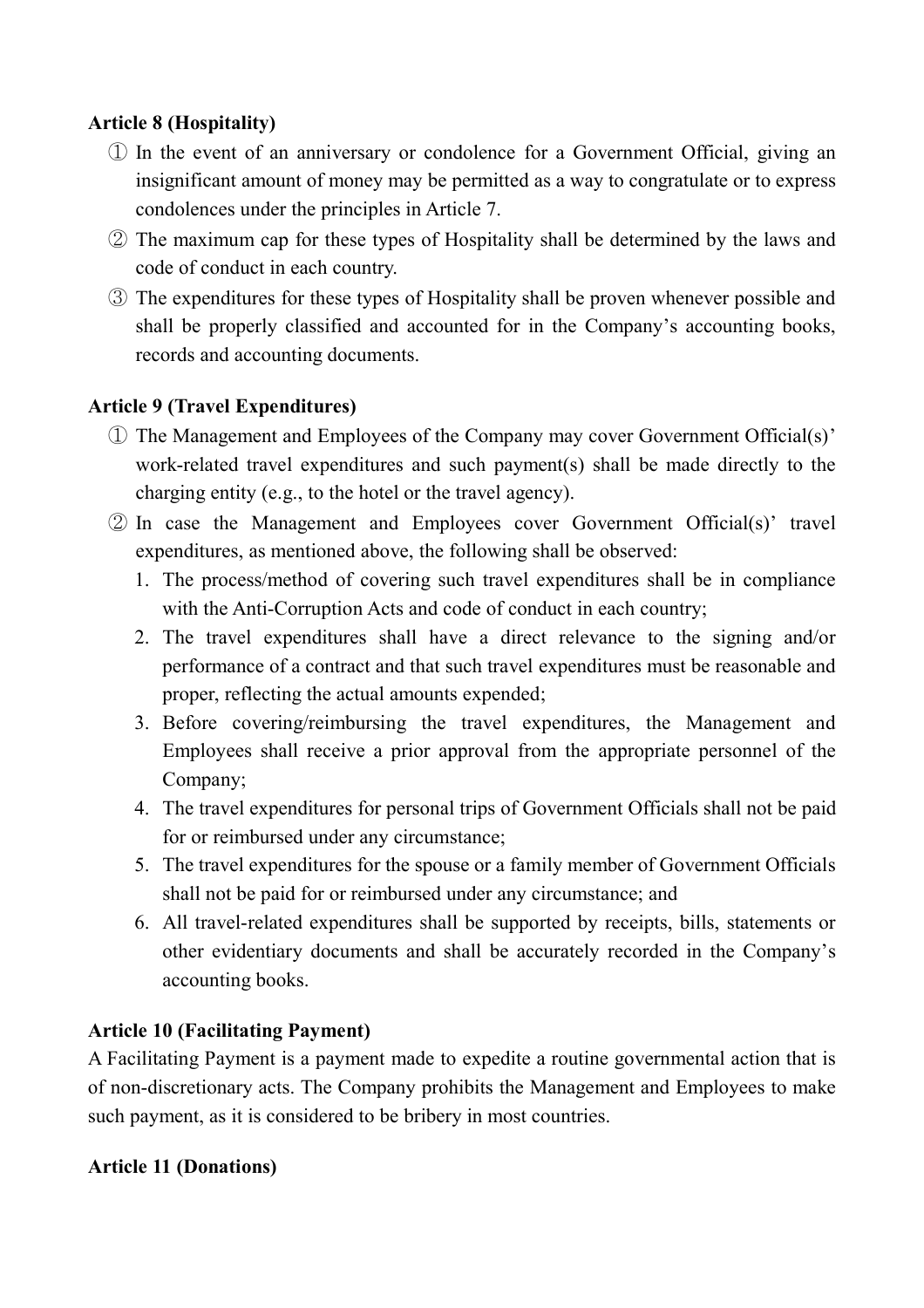- ① Any political donation in the Company's name is strictly prohibited.
- ② As a donation to a charity organization may be used as a means to circumvent Anti-Corruption Acts, the Management and Employees shall verify the following aspects:
	- 1. Investigate whether the charity organization is a lawfully established entity;
	- 2. Investigate whether any unlawful payment has been made to Government Officials or any payment has been disguised as a donation to a charity organization; and
	- 3. Investigate whether a donation to a charity is used as a means to fund illegal activities that would violate any U.S. and/or international money laundering prevention act.

## **Article 11-2 (Hiring of retired public officials)**

- ① The Company is prohibited from hiring any person whose employment is restricted by the Article 17 of the Public Service Ethics Act.
- ② Notwithstanding the foregoing paragraph, in case there is a need to hire a retired public official, the Company shall, prior to the employment of such person, verify whether the Public Service Ethics Committee under the Article 18 of the Public Service Ethics Act has placed any restrictions on the employment or the result of examinations on granting of employment.

## **Article 11-3 (Prohibition on receipt of any items of monetary value, etc.)**

The Management and Employees of the Company are prohibited from pursuing the personal interest of themselves by receiving the following from any contracting parties, public officials, or any other third parties relevant to their duty of work.

- 1. Illegally receiving money, any items of monetary value, or entertainment; or
- 2. Illegally receiving personal favor or any other hospitality.

## **Article 11-4 (Prohibition on violation of any rules and regulations)**

- ① The Company prohibits any violation of rules and regulations relevant to the work, and so doing in seeking the Company's interest or under the order of a supervisor shall not be an exception.
- ② The Management and Employees of the Company can refuse to act in violation of the rules and regulations of the foregoing paragraph, and the person who refused to act shall suffer no disadvantage from its refusal.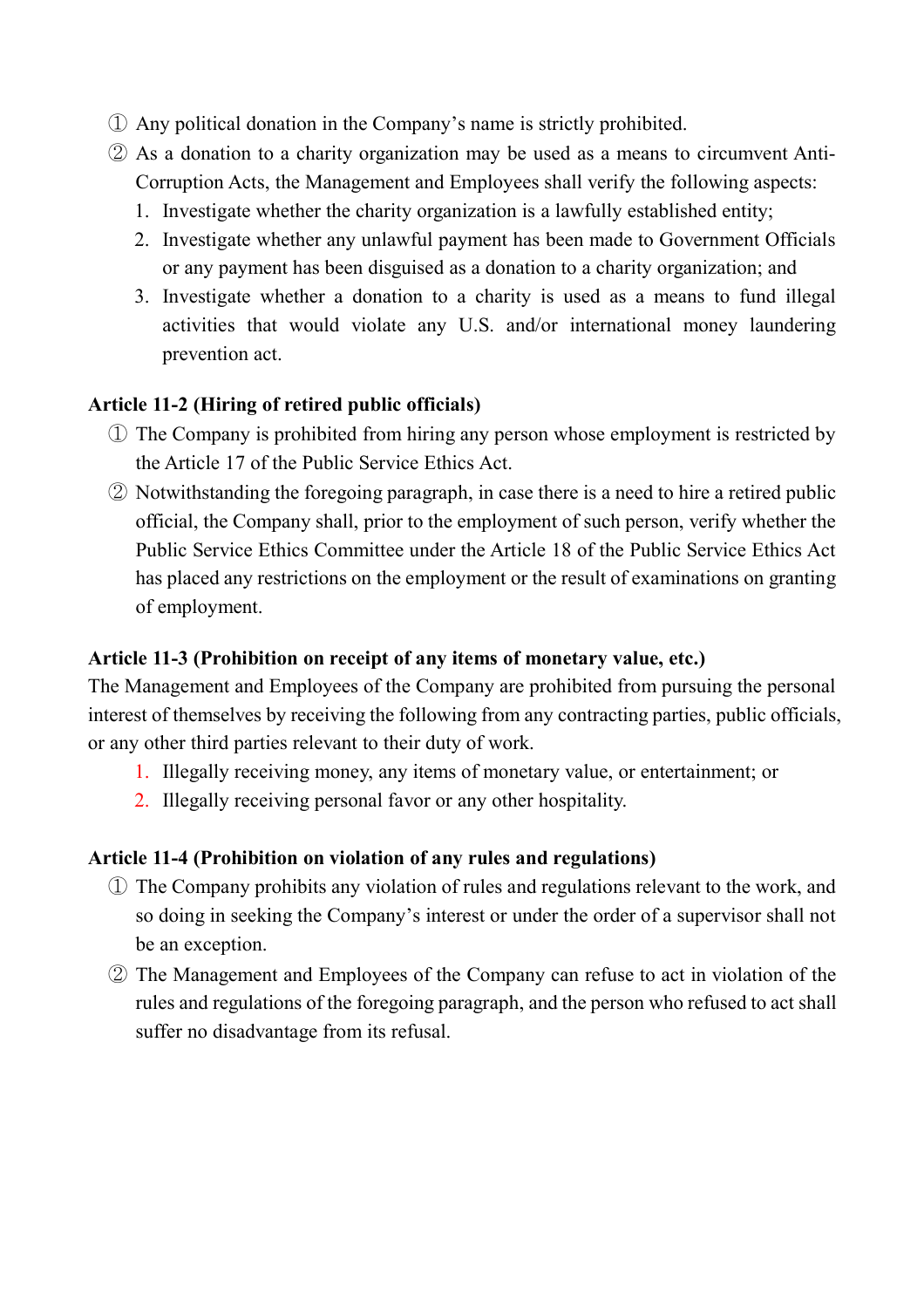## **Chapter 4 Compliance by Third Party**

## **Article 12 (Compliance by Third Party)**

The Management and Employees of the Company shall inform/educate the Third Party of the Company's anti-corruption policy such as this Policy and ensure that the Third Party fully comply with the Policy.

## **Article 13 (Pre-Verification)**

- ① The Management and Employees of the Company, when dealing with Government Officials through a Third Party, shall proceed with the following verification and due diligence procedures and shall also retain the resulting documents thereof:
	- 1. The recommender of the Third Party, the relationship with the Government Officials, political donations or any past records of violation of the Anti-Corruption Acts; and
	- 2. The precise role of the Third Party, payments for the role, and the reasonableness of such payment amounts.

## **Article 14 (Written Agreement)**

- ① The Management and Employees of the Company shall include the following terms and conditions in a contract to be executed with a Third Party who conducts business with Government Officials:
	- 1. Representations and warranties by the Third Party warranting to comply with the Anti-Corruption Acts such as the FCPA and this Policy;
	- 2. Roles and responsibilities of the Third Party (including service details and payment terms);
	- 3. Right to termination and damages clause, if and when the Third Party violates the Anti-Corruption Act, this Policy and/ or anti-corruption related provisions within the executed contract; and
	- 4. Right to investigate and audit the Third Party, in case the Third Party has provided or is likely to provide improper gifts to Government Officials.
- ② The Management and Employees of the Company shall include all the above-mentioned terms and conditions in the agreement prior to execution and retain such executed agreement for records.
- ③ The Management and Employees of the Company shall monitor, on a regular basis, whether the Third Party is in compliance with anti-corruption provisions in the executed agreement(s) and shall produce and retain the results.

## **Article 15 (Signals of Danger / Red Flags)**

① The Management and Employees of the Company responsible for Third Part(ies) shall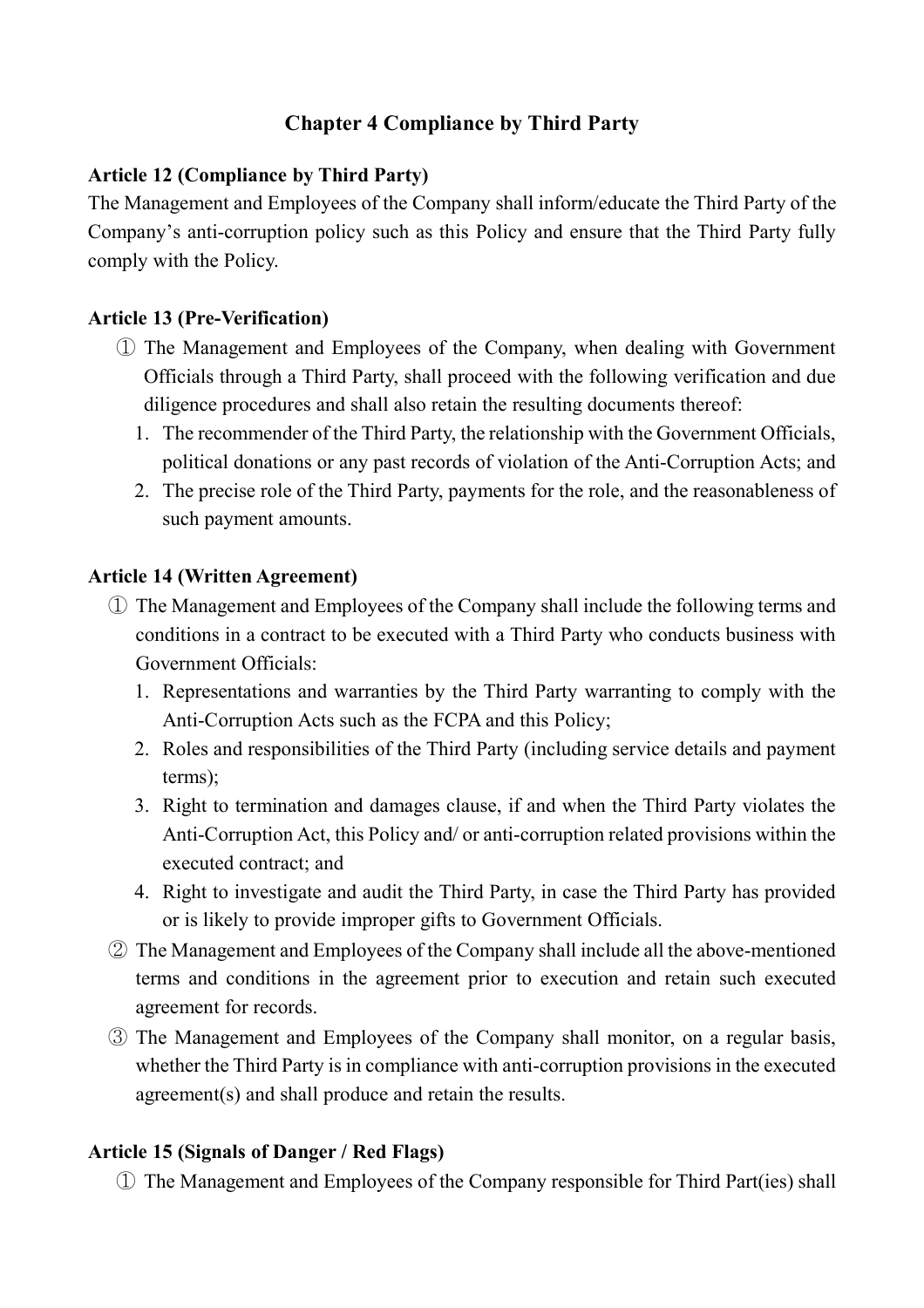be on the lookout for the following list of situations and shall immediately inquire with the compliance & legal affairs team, as these situations are considered to be signals of danger/red flags:

- 1. If the country in which the business is being conducted has been widely known as corrupt-prone country;
- 2. If one particular Third Party has been repeatedly and strongly recommended by a Government Official in the absence of his or her proper qualifications;
- 3. Any time the Third Party rejects or neglects to comply with the FCPA and other Anti-Corruption Acts, including this Policy;
- 4. If the Third Party denies to confirm the requested anti-corruption-related issues, or provides incomplete or inaccurate information thereof;
- 5. If the Third Party refuses to sign an agreement with compliance-related clauses and/or requests to sign a dual agreement for unethical and fraudulent purposes;
- 6. If the Third Party frequently makes political donations in substantial amounts;
- 7. If the Third Party demands to receive payments through an unconventional, complicated method (e.g., demanding a wire transfer to a third country or routing the payment through a third party, or payment in another country, and etc.);
- 8. If the Third Party demands an excessive, unreasonable payment for its work (e.g., demands for unreasonably high fixed payment or contingency fees that are higher than the market rate);
- 9. The Third Party has a family relationship with the concerned Government Officials;
- 10.The Third Party emphasizes its ability to influence Government Officials as its sole merit and capacity; and
- 11.Any other activities that would raise due suspicion.

## **Chapter 5 Transparent Recordkeeping and Accounting Management**

#### **Article 16 (Accurate and Fair Bookkeeping and Records)**

- ① The Company shall conduct accurate bookkeeping in an accurate and fair manner and maintain such records, reflecting all financial transactions of the Company.
- ② The Management and Employees of the Company shall ensure that all payments for Government Officials are supported by receipts, bills and statements and classified properly for each entry and account.

## **Article 16-2 (Management of official documents)**

The Management and Employees of the Company shall not forge or falsify any official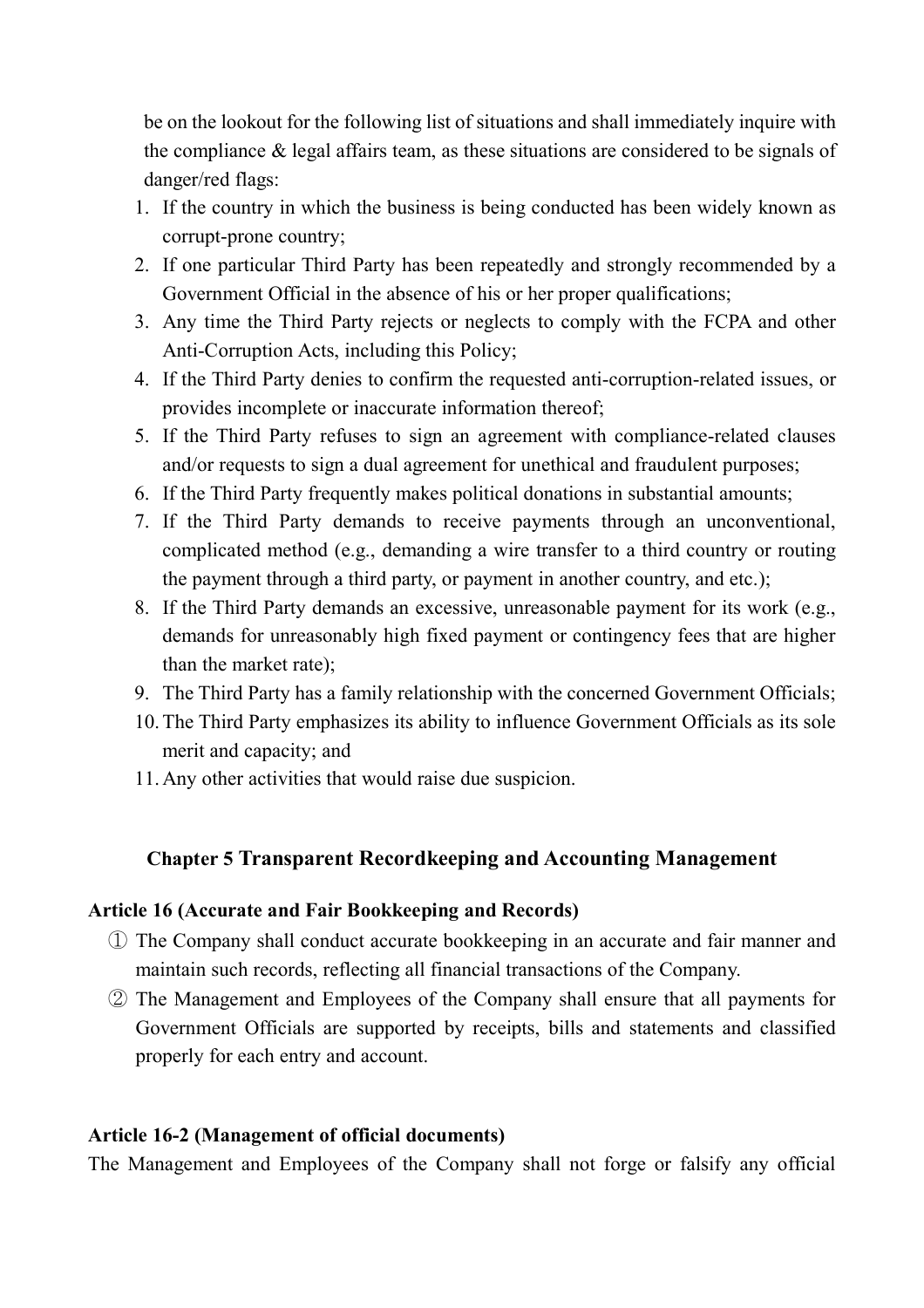documents or any other various types of certifying documents relevant to the work.

## **Chapter 6 Authority and Responsibilities of Compliance Committee**

## **Article 17 (Compliance Committee's Authority and Responsibilities)**

- ① The Company's policy for compliance with Anti-Corruption Acts shall be determined by the compliance committee (hereinafter referred to as the "CP Committee") and the CP Committee shall be in full charge of overseeing this Policy.
- ② The Compliance & Legal Affairs Team shall perform the following activities and report the results to the CP Committee:
	- 1. Establishing detailed guidelines for Anti-Corruption Acts, including this Policy;
	- 2. Providing notices, guidelines and answers to questions regarding the Anti-Corruption Acts and this Policy to the Company (including subsidiaries and overseas corporations) and a Third Party; and
	- 3. Reviewing and suggesting appropriate measures for matters that may or may have already violated the Anti-Corruption Acts and/or this Policy.

## **Article 18 (Department Manager's Responsibilities)**

- ① The department manager of the Company shall provide occasional training and consulting to the Management and Employees in order for them to fully familiarize themselves with this Policy and shall take necessary precautionary measures to prevent potential violations.
- ② The department manager shall bear the responsibility of verifying whether his or her approval would violate any provision of this Policy prior to approval.

## **Chapter 7 Training and Inspection**

## **Article 19 (Anti-Corruption Training)**

- ① All Management and Employees of the Company shall complete a basic anti-corruption training of Anti-Corruption Acts and this Policy.
- ② The Management, Team/Department Leaders, and the Employees in the high risk position who frequently or periodically contact public officials or others are required to receive, at least once a year, the anti-corruption training, and the details and the procedure of the training shall adhere to the standards of the Compliance & Legal Affairs Team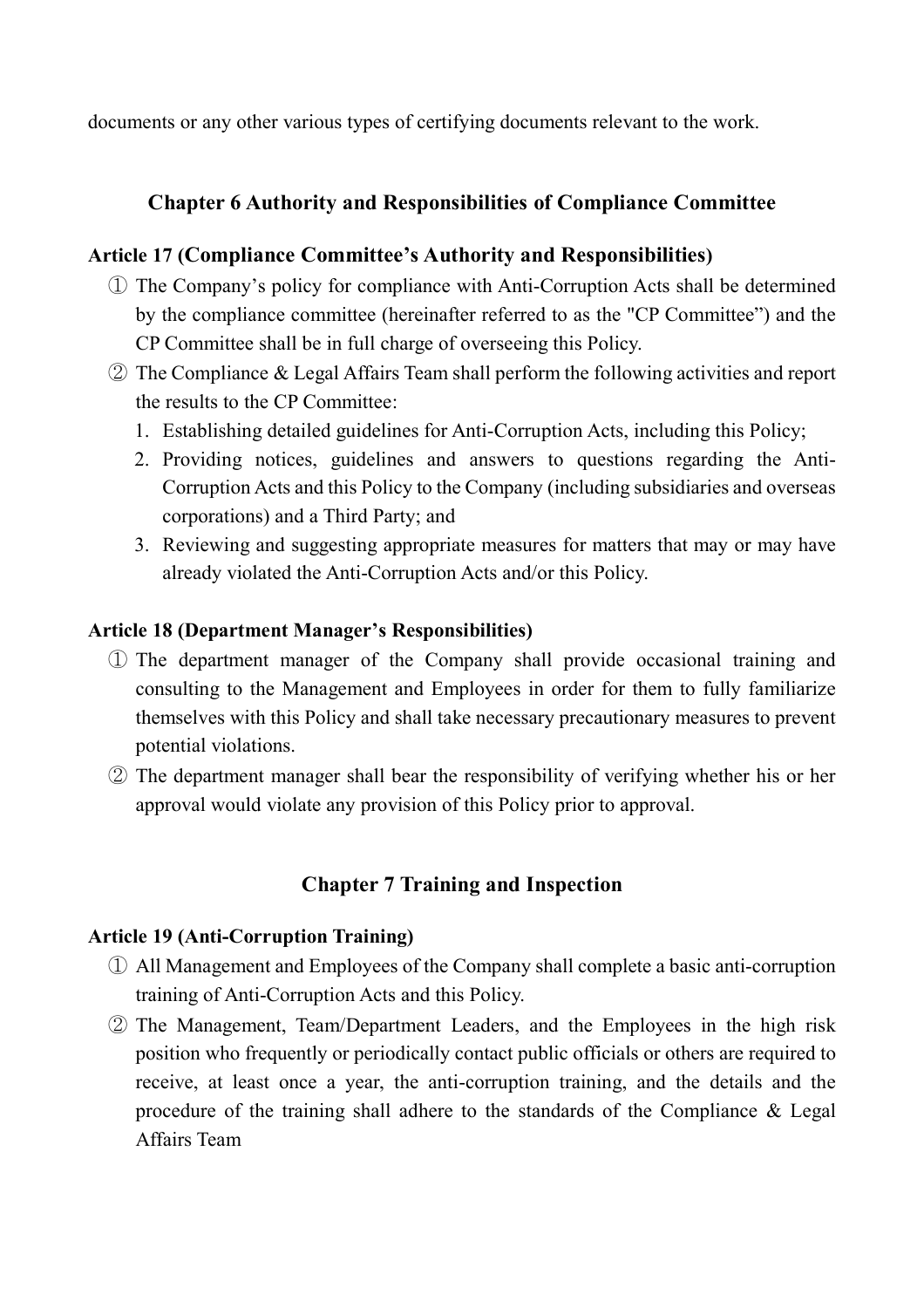## **Article 20 (Internal Inspection and Monitoring)**

The Compliance & Legal Affairs Team shall regularly, but at least once a year, monitor whether the Management and Employees of the Company observe the Anti-Corruption Acts and/or this Policy; and, if necessary, perform on-site investigations and report the results to the CP Committee.

## **Article 21 (Inquiry)**

The Management and Employees of the Company shall fully comply with Anti-Corruption Acts and this Policy and in case there is any inquiry regarding the legality of certain actions, they shall submit such inquiry to the Compliance & Legal Affairs Team for determination.

## **Chapter 8 Reporting and Disciplinary Measures on Prohibited Activities**

## **Article 22 (Reporting and Disciplinary Measures on Prohibited Activities)**

- ① In the event that the Management and Employees of the Company have knowledge that the Anti-Corruption Acts and/or any provision of this Policy has been violated or is suspected to be violated, such Management and Employees shall immediately report that knowledge to the Compliance & Legal Affairs Team.
- ② For reporting purposes, the Management and Employees of the Company may utilize the following means: direct visits to the Compliance & Legal Affairs Team, telephones, fax or e-mail at (compliance1@hanwha.com) or the Report function under the Compliance Management System (CPMS).
- ③ The Compliance & Legal Affairs Team reserves the right to investigate the nature of the reported, alleged violation; and, if necessary, may report the investigation results to the CP Committee.

## **Chapter 9 Protection of Whistleblowers and Punishment Guidelines for Violators**

## **Article 23 (Internal Whistleblower Protection and Rewarding)**

- ① The Company shall exercise the utmost care to ensure the anonymity of the Management and Employees who reported a suspicious activity or an actual violation of the Anti-Corruption Acts and/or this Policy, while ensuring that no disadvantage is given at work to those Management and Employees reporting such incident.
- ② (Deleted)
- ③ Notwithstanding the above Section 1, if the report contained any of the following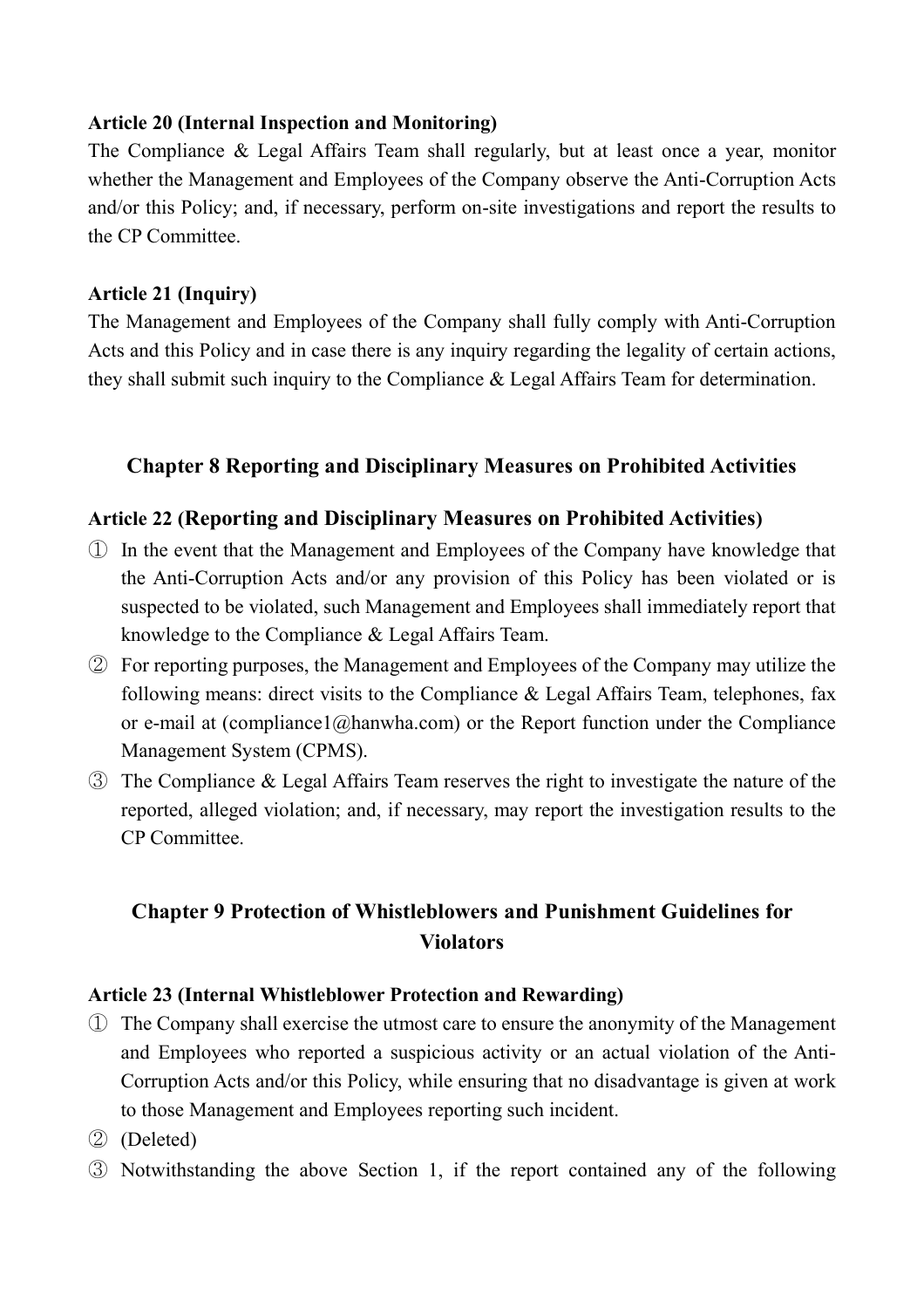elements, it shall be regarded as an inaccurate report and the protection for the whistleblower(s) shall be removed accordingly:

- 1. The reporter knew or could have known that the report was false; and/or
- 2. The reporter had demanded for specific employment-related benefits or gifts in exchange for the report, or had used the report for any improper purpose.

## **Article 23-2 (Rewarding ethical conducts)**

The Company may grant appropriate rewards to any Management or Employees of the Company who complied with the Anti-Corruption Acts and other various types of internal policies and regulations and made contribution to the settlement of the compliance culture.

## **Article 24 (Punishment Guidelines for Violators)**

- ① In addition to the employment of any civil and criminal proceedings against those Management and Employees who have violated the Anti-Corruption Acts and/or this Policy, the Company may also impose appropriate Company sanction(s) to penalize those violators.
- ② If the Management and Employees are fined as a result of any civil and/or criminal proceedings for the violation of the Anti-Corruption Acts, the Company shall not be severally and jointly liable for such fine and those violators are not entitled to be reimbursed by the Company in any way.

## **Chapter 10 Miscellaneous Provisions**

## **Article 25 (Amendment)**

In the event that any provision of this Policy must be amended, the CP Committee can amend any or all provisions of this Policy by proper resolution(s).